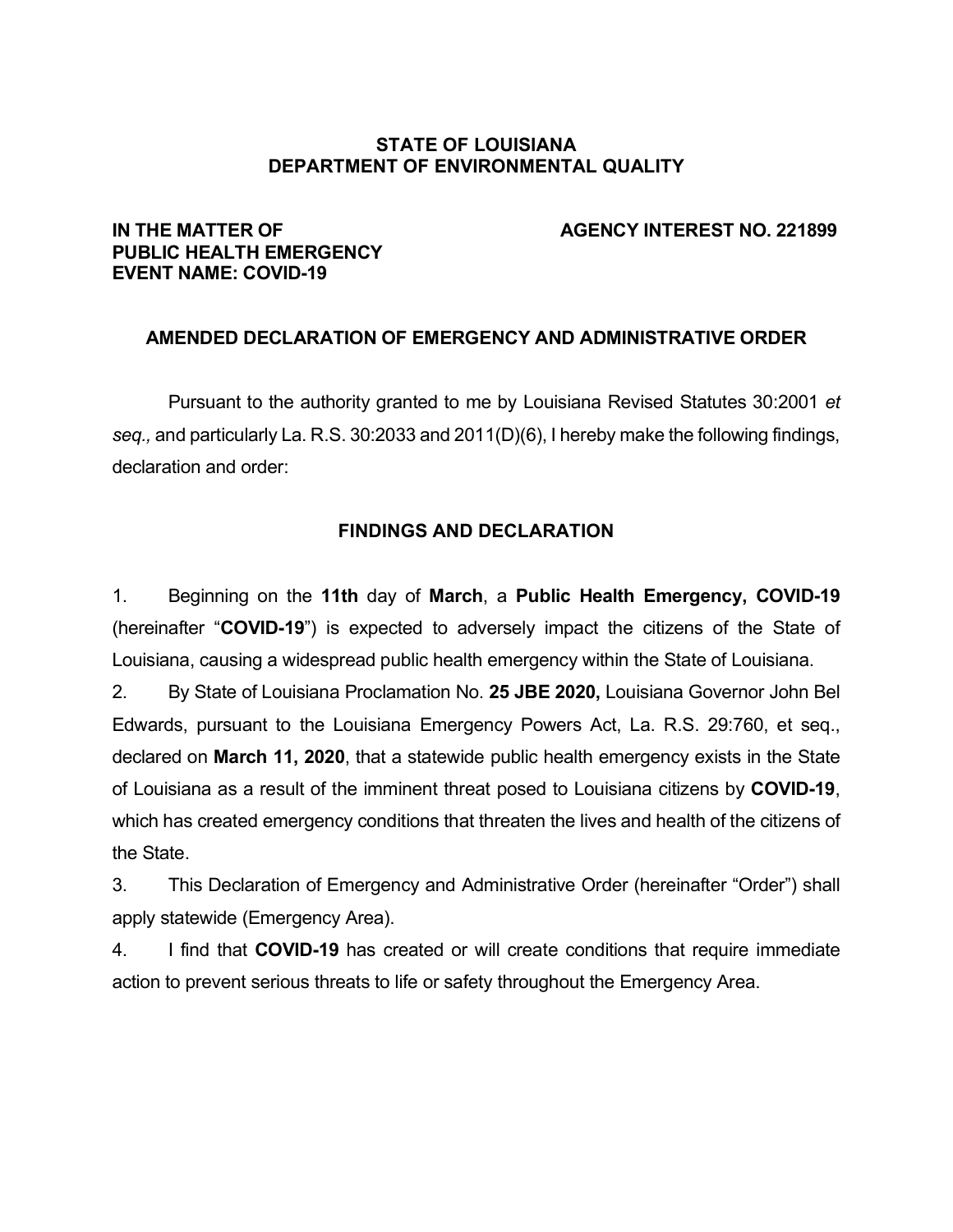WHEREFORE, I hereby declare that an emergency exists, and that the following measures are necessary to prevent serious threats to life or safety throughout the Emergency Area.

#### **ORDER**

Within the Emergency Area:

# *§1. Public Notice and Public Participation Procedures Regarding Proposed Permit Actions*

All scheduled public hearings are postponed until further notice. Accompanying public comment periods will be adjusted accordingly. During this time, public comments will be accepted by LDEQ, preferably via electronic mail or mail.

#### *§ 2. Records Management*

Copies of LDEQ documents are usually available online in LDEQ's Electronic Document Management System (EDMS). The EDMS is available at http://edms.deq.louisiana.gov.

Additional documents may be available by placing a Public Records Request using the online form at http://edms.deq.louisiana.gov/prr or the printable paper form available at http://deq.louisiana.gov/assets/docs/General/PublicRecordsRequestForm.pdf. Please contact Records Management with any questions at (225) 219-3171 or publicrecords@la.gov.

#### *§ 3. General Conditions*

a. This Order does not convey any property rights or any rights or privileges other than those specified in this Order.

b. This Order only serves as relief for the duration of this Order from the regulatory and proprietary requirements of the Department, and does not provide relief from the requirements of other federal, state, and local agencies. This Order therefore does not negate the need for the property owner or facility operator to obtain any other required permits or authorizations, nor from the need to comply with all the requirements of those agencies.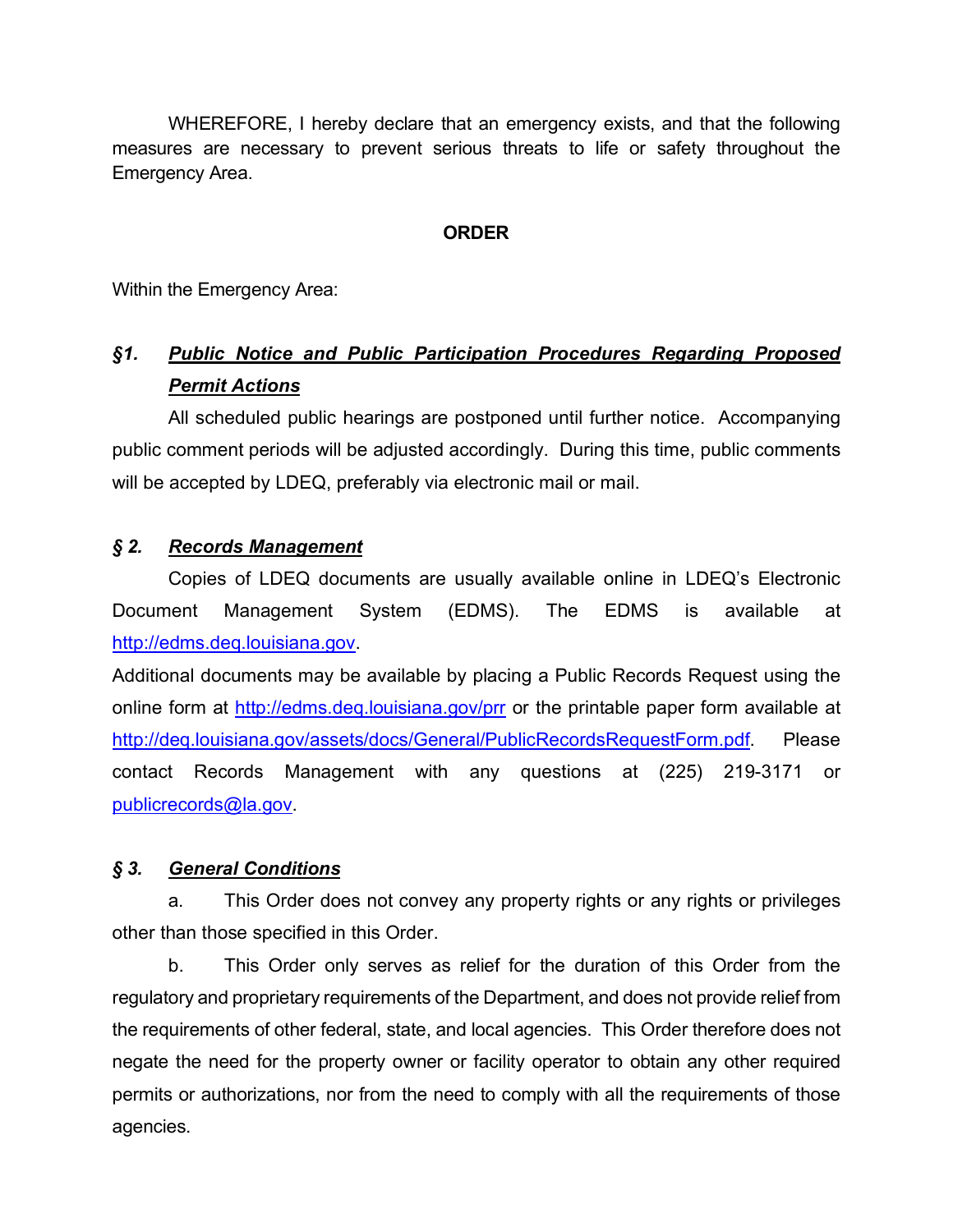#### *§ 4. General Limitations*

The Department issues this Order solely to address the emergency created by **COVID-19**. This Order shall not be construed to authorize any activity within the jurisdiction of the Department except in accordance with the express terms of this Order.

#### *§ 5. Electronic Submittals to the Department for Permitting*

The use of LDEQ's physical drop box remains the preferred method for submitting permit applications or other permit-related materials. However, the Department will accept electronic submittals for the duration of this Order. Hard copies shall be submitted to the Department within thirty (30) days of the expiration of this Order. Failure to submit hard copies may result in a suspension or revocation of the permit action. Email submittals are the preferred method of electronic submittals. If the file size exceeds 10 MB, please utilize LDEQ's Dropoff Application process. Appendix A provides guidance as to how electronic submittals should proceed for the duration of this order.

The Department will also accept DocuSign and other e-signatures from responsible officials during this time until the expiration of this Order.

Finally, the Department will accept online payments via the Department's Business Website https://business.deq.louisiana.gov/Payments in lieu of checks.

#### *§ 6. Other Authorizations Required*

Nothing in this Order shall eliminate the necessity for obtaining any other federal, state, or local permits or other authorizations that may be required.

# *§ 7. Extension of Time to Comply with Specified Deadlines*

For facilities regulated by the Department in the Emergency Area, this Order extends the time for a period of thirty (30) days to comply with the following specified deadlines that occur between **March 19, 2020**, and the expiration of this Order:

a. The time deadlines to report periodic monitoring or to submit other reports required by permits, regulations, other authorizations, enforcement actions, or settlement agreements, except for monitoring required by air permits issued under Title IV or V of the Clean Air Act or under the PSD program, only insofar as a facility does not have appropriate personnel available due to **COVID-19**;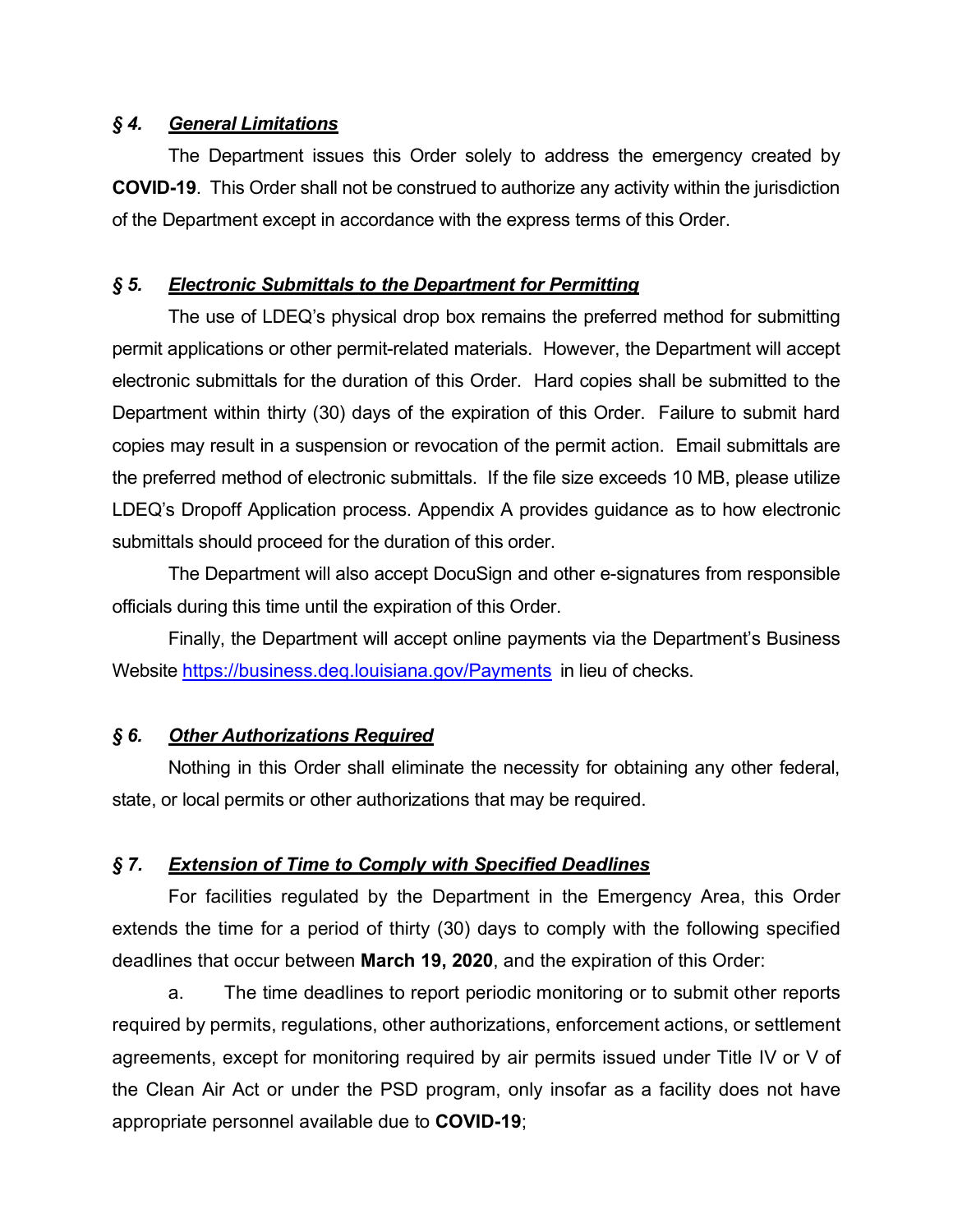b. The time deadlines to conduct periodic monitoring required by permits, regulations, other authorizations, enforcement actions, or settlement agreements, except for monitoring required by air permits issued under Title IV or V of the Clean Air Act or under the PSD program, only insofar as a facility does not have appropriate personnel available due to **COVID-19**. Documentation must be maintained and made available to the Department upon request.

c. The time deadlines to file an application for renewal of an existing permit, except for air permits issued under Title V of the Clean Air Act. All renewal applications shall be submitted no later than the expiration date of the existing permit.

This order does not suspend emergency reporting requirements under the regulations or permit requirements.

## *§ 8. Completion of Authorized Activities*

All activities authorized under this Order must be commenced before the expiration of this Order unless otherwise provided in an authorization or permit. The deadline for commencement under any authorization or permit issued under this Order may be extended on a showing that contractors or supplies are not available to commence the work, or if additional time is needed to obtain any required authorization from the Federal Emergency Management Agency, the U.S. Army Corps of Engineers, or other local, state, or federal agencies.

#### *§ 9. Amendments*

This Order may be amended as required to abate the emergency.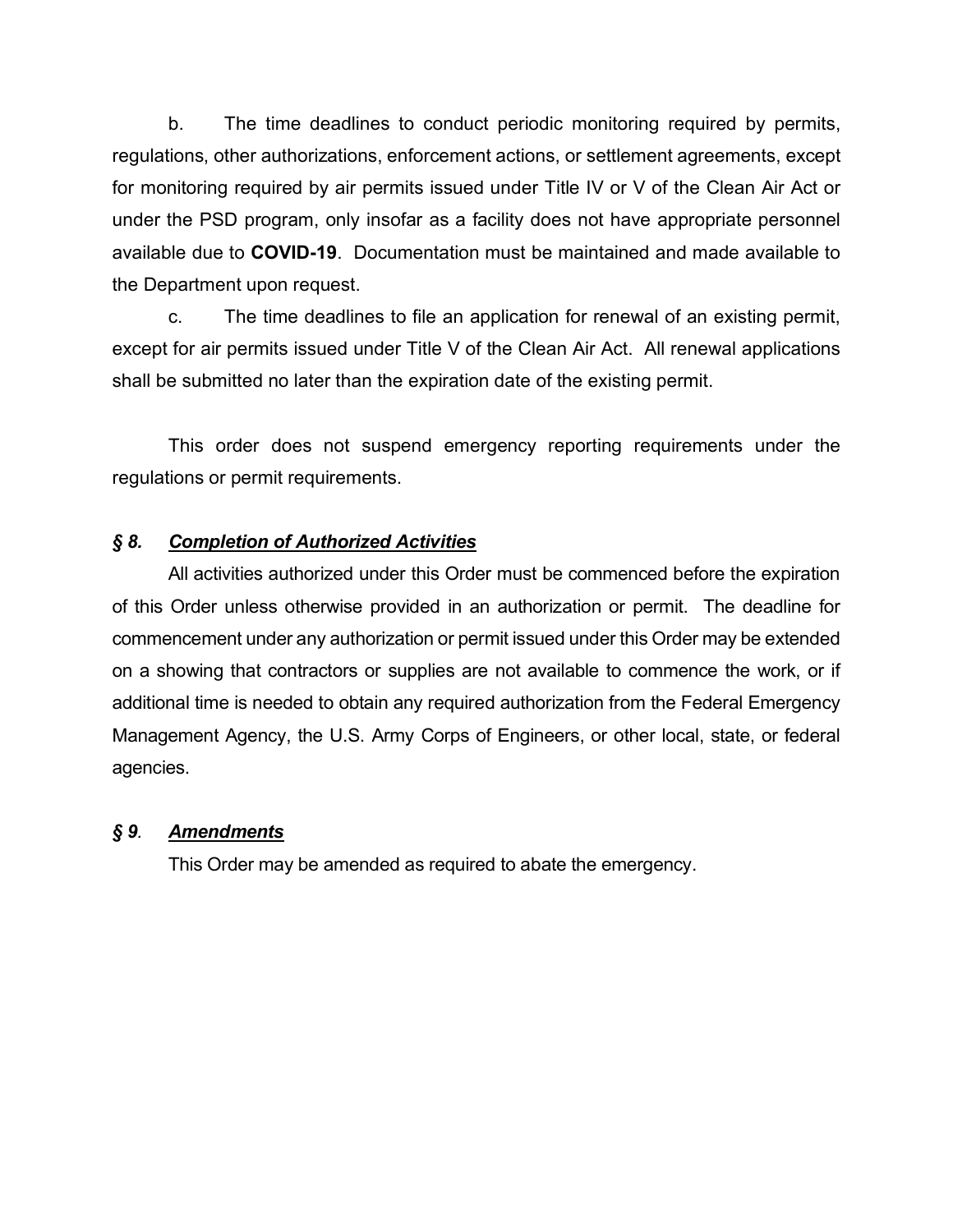## *§ 10. Expiration Date*

This Declaration of Emergency and Administrative Order shall take effect immediately upon execution by the Secretary of the Department, and shall expire at midnight on the thirtieth day after the date of execution set forth below, unless modified or extended by further order.

**DONE AND ORDERED** on this 20th day of March**,** 2020, in Baton Rouge, Louisiana.

 $U_C$   $C$  $D$ 

Dr. Chuck Carr Brown **Secretary**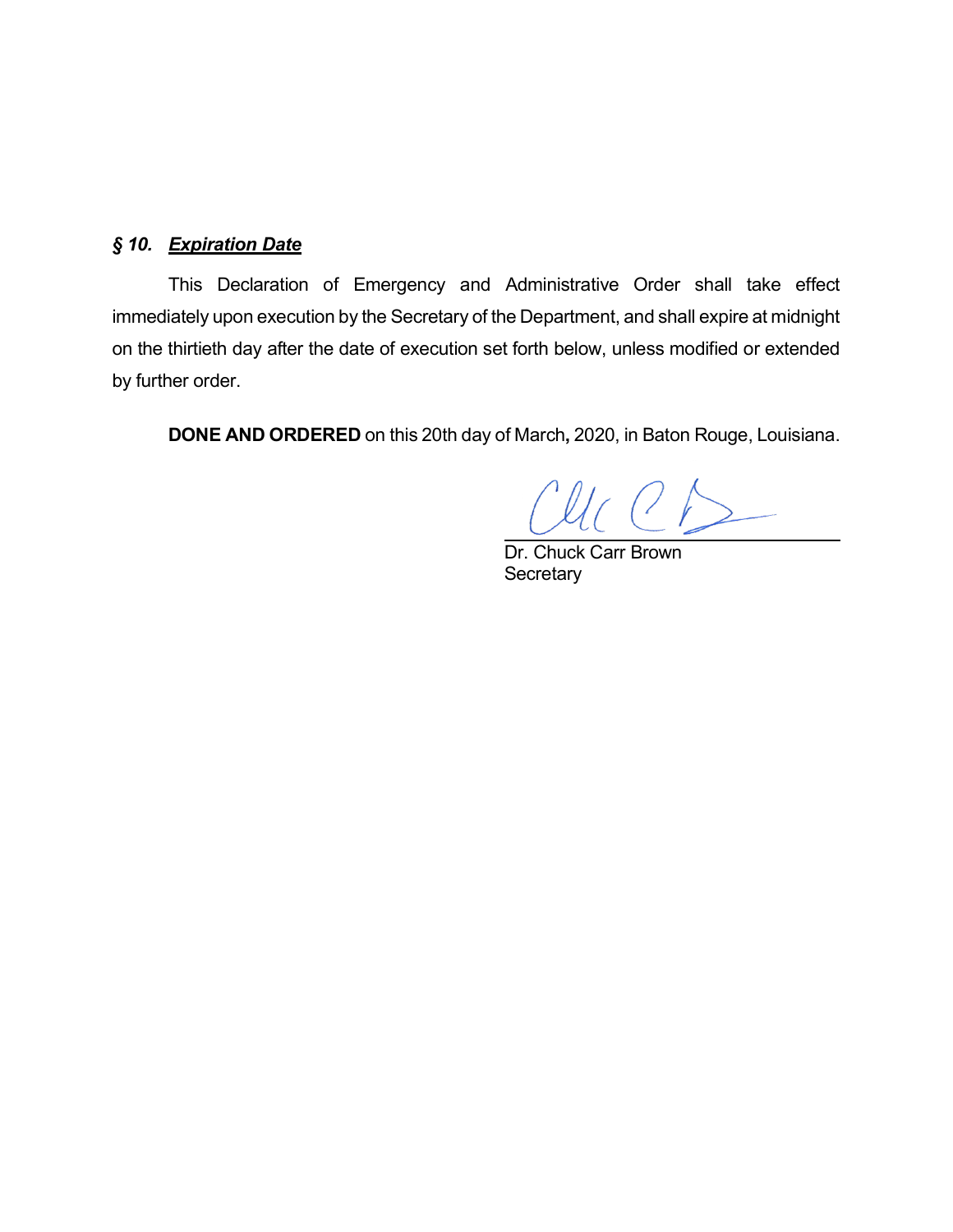#### **APPENDIX A**

#### **GUIDANCE PROTOCOL FOR ELECTRONIC SUBMITTALS TO THE DEPARTMENT AND ONLINE PAYMENTS RELATED TO PERMITTING**

The following protocol is intended to assist the regulated community in electronic submittals to the Department related to permitting for the duration of this Order.

To the extent possible and to assist the Department during this time, please submit files as one PDF file (i.e. please try to convert any Word or Excel files to PDF). This will assist the Department with processing any documentation you are submitting and alleviate any potential loss of documentation.

The preferred method of electronic submittals is via electronic mail. Below you will find the appropriate contacts for submitting documentation below 10 MB file size via email.

To submit large file size documents (over 10 MB), please follow these instructions to utilize LDEQ's Dropoff Application. Should you need to submit a large file to the Department, please begin by sending an email to one of the designated contacts below to request that a Dropoff Link be sent to your email or a specified email account. The appropriate contact listed below will generate a link to LDEQ's Dropoff Application for you to upload your documents. This link will be active for three (3) days, so please promptly upload your documents. The assigned contact below will then download the documents, confirm receipt of the documents via email (although an automatic email should be generated by the system), and route them to the appropriate party for processing at the Department.

Due to the increased use of LDEQ's server, large file size documents should preferably be submitted before 8am or after 6pm.

Moreover, LDEQ will be accepting electronic payments for permit fees at this time in lieu of checks. Please consult https://business.deq.louisiana.gov/Payments for further instruction. If you have any issues with online payments please contact Elizabeth Dequeant at Elizabeth.Dequeant@LA.GOV.